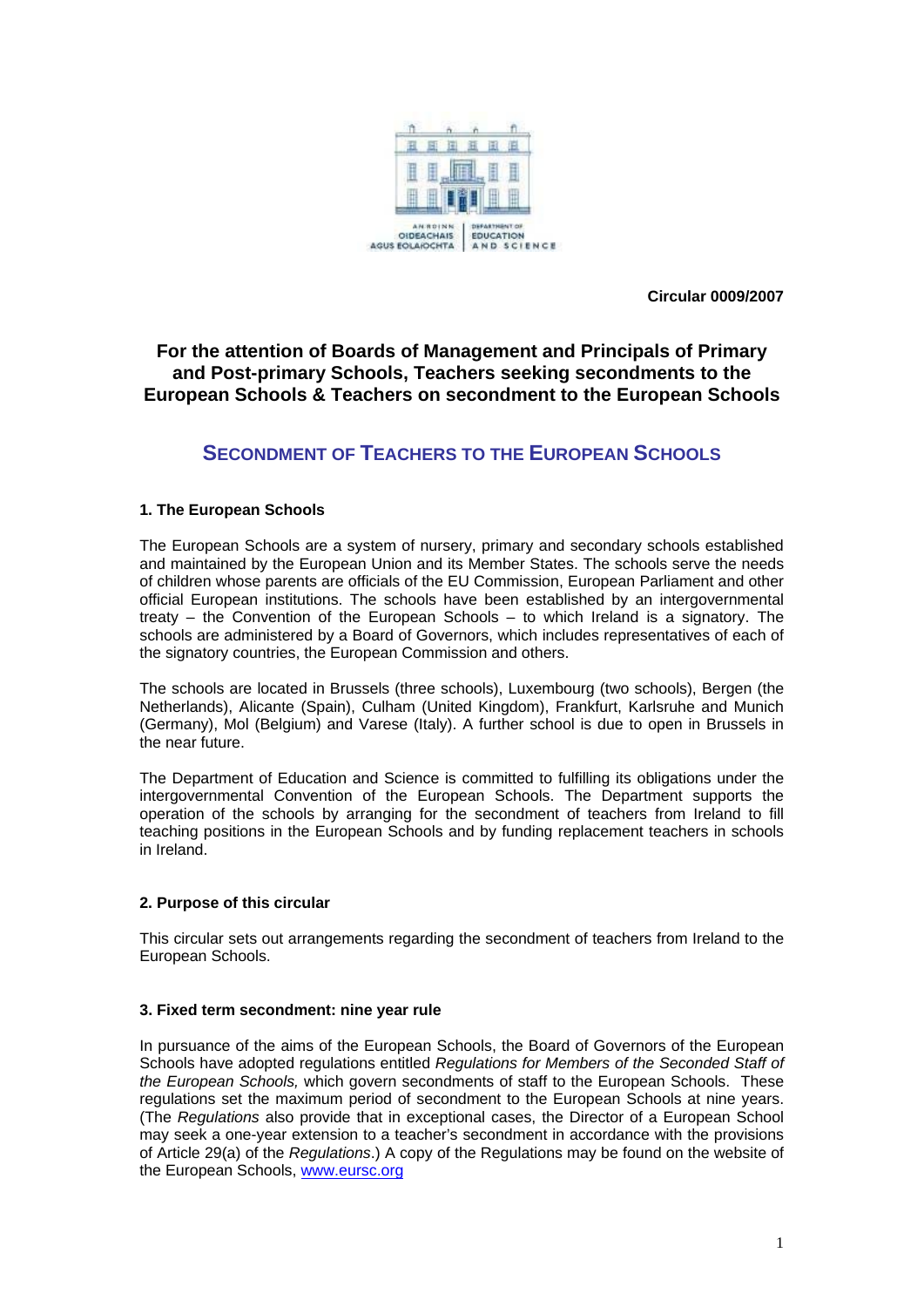## **4. Secondment from a school in Ireland**

As and from 1 July 2007, a teacher seeking to be seconded to a post in the European Schools must

• be serving as a teacher in a recognised school in Ireland (or be on secondment or career break from such a position)

*and* 

have an expectation that the contract of employment with the board of management of his/her school in Ireland will continue for *either* a period of not less than nine years following the proposed date of commencement with the European Schools *or* until the earlier retirement of the teacher.

### **5. Agreement of board of management**

The secondment of a teacher to the European Schools shall occur only with the agreement of the board of management of the recognised school in Ireland in which he/she is employed. When considering a request from a teacher that he/she be seconded to a European School, a board of management should note that, subject to completion of a probationary two-year period and continued satisfactory service, it is envisaged that the teacher will complete the normal nine-year secondment at the European Schools. Thus, a board of management agreeing to release a teacher on secondment after 1 July 2007 should plan on the basis of a nine-year secondment of the teacher.

However, the board of management of the school in Ireland remains the employer of the teacher for the duration of the secondment. A board may review the continuance of the secondment at regular intervals in conjunction with the employment needs of the school, and may terminate the secondment prior to the end of the nine-year term if the needs of the school warrant the return of the teacher.

A board of management that wishes to terminate a secondment prior to the end of the nineyear term, should inform the teacher involved and the International Section of the Department, normally not less than nine months prior to the expected date of the teacher's return to the school in Ireland.

#### **6. Registration with An Chomhairle Mhúinteoireachta/The Teaching Council**

Each teacher on secondment to the European Schools must be registered with An Chomhairle Mhúinteoireachta/The Teaching Council as a teacher who has completed his/her probationary period and is fully qualified to teach in a mainstream class setting for the level in a recognised school in Ireland at which they are seconded to the European Schools. Teachers must maintain their registration with An Chomhairle Mhúinteoireachta/The Teaching Council for the duration of their secondments.

## **7. Termination of post in the European Schools**

The conditions under which service in the European Schools may be terminated are listed in Article 31 of the *Regulations for Members of the Seconded Staff of the European Schools.* In addition, it should be noted that termination of the secondment to the European School will occur

- if the teacher resigns his/her position in the European Schools, or
- if the teacher resigns his/her post in the employing school in Ireland, or
- if the employing school in Ireland terminates the secondment, or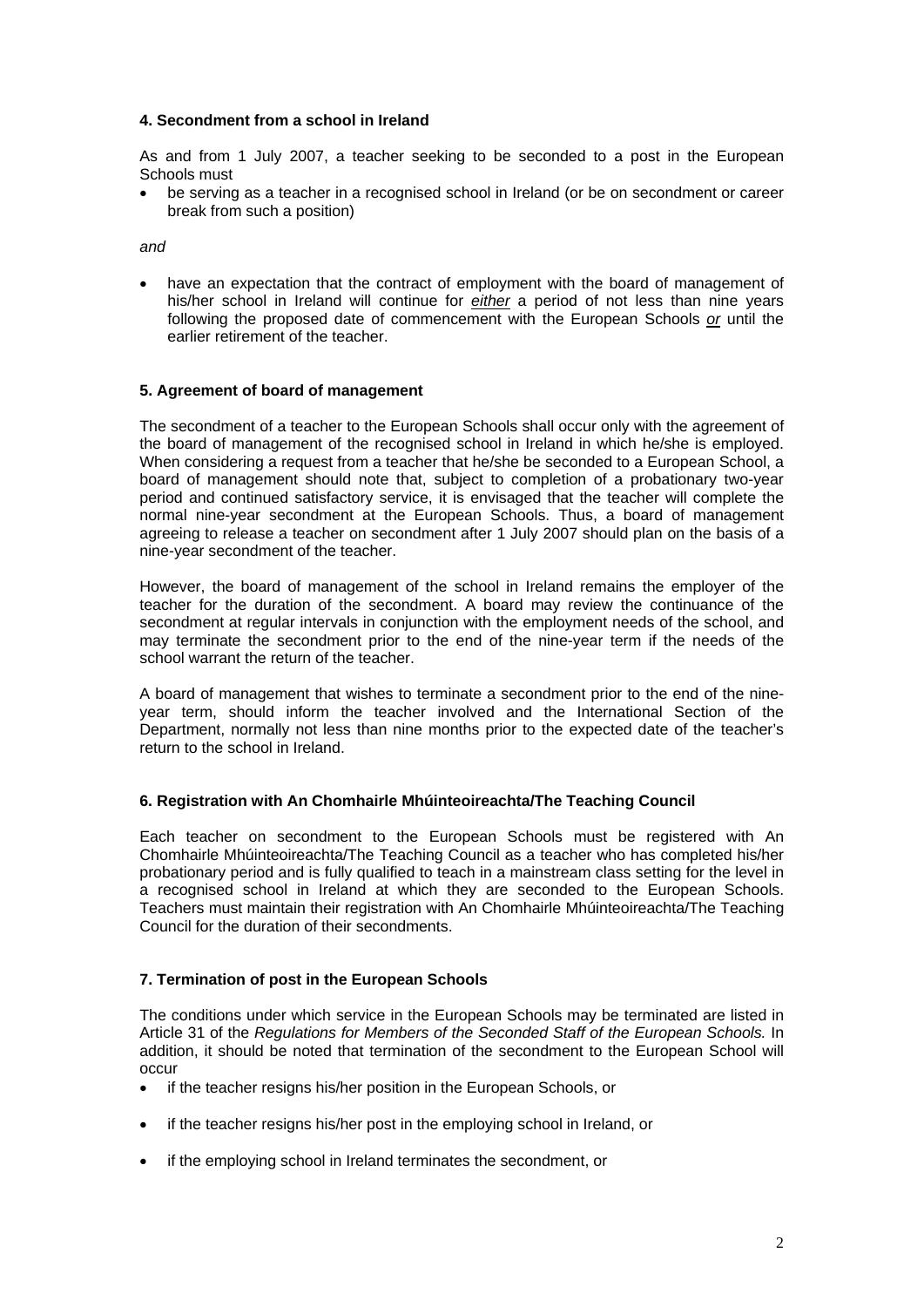- if the teacher fails to maintain his/her registration with An Chomhairle Mhúinteoireachta/ The Teaching Council, or
- if the teacher is proposed for appointment to a substantive promoted post in the European Schools (see section 9 below).

Teachers should note that Article 32 of the *Regulations for Members of the Seconded Staff of the European Schools* provides that a resignation request must be submitted to the European Schools at least six months prior to the end of the school year (i.e. no later than 1 March). However, as appointment procedures for teachers to the European Schools commence in January each year, teachers who intend to resign at the end of the academic year are asked to inform the European Schools of their intention to resign if possible before 1 January.

A teacher submitting a letter of resignation to the European Schools should copy the letter to the board of management of his/her school in Ireland and to the International Section of the Department of Education and Science.

### **8. Pension entitlements**

A seconded teacher's superannuation entitlements continue to be determined in accordance with the terms of the superannuation scheme of which the individual teacher is a member immediately prior to secondment. Where benefits become payable either during or at the end of the secondment these are based on the substantive Irish-based teacher's pensionable pay (including relevant pensionable allowances). It is important to note that any monies paid to the seconded teacher by the European Schools do not form part of the teacher's pay for purposes of calculating superannuation benefits.

### **9. Secondment to promoted posts in the European Schools**

Eligible teachers seconded to the European Schools may seek secondment to a range of substantive promoted posts in the European Schools system (including, for example, posts such as director or deputy director of a school, and the posts of secretary general and deputy secretary general of the European Schools). Secondment to such a position is regarded as a new secondment: the teacher's original secondment to the post of teacher in the European Schools terminates and he/she must seek the agreement of his/her board of management in Ireland for the new period of secondment. The length of this new secondment is determined by the conditions of the promoted post as set by the Board of Governors of the European Schools.

#### **10. Replacement of seconded teacher by temporary teacher**

When a board of management agrees to the secondment of a teacher to the European Schools, the Department will sanction the appointment of a fully qualified temporary teacher to replace the seconded teacher. The salary of this replacement teacher will be paid by the Department of Education and Science.

Where a board of management is authorised to appoint a fully qualified temporary teacher, the board should advise the temporary teacher that he/she is being appointed to replace a teacher on secondment to the European Schools and this must be reflected in the replacement teacher's contract. The board must make clear to the temporary teacher that this secondment and the temporary position will cease to exist (and the temporary contract end) upon the termination, for whatever reason, of the secondment of the teacher to the European Schools.